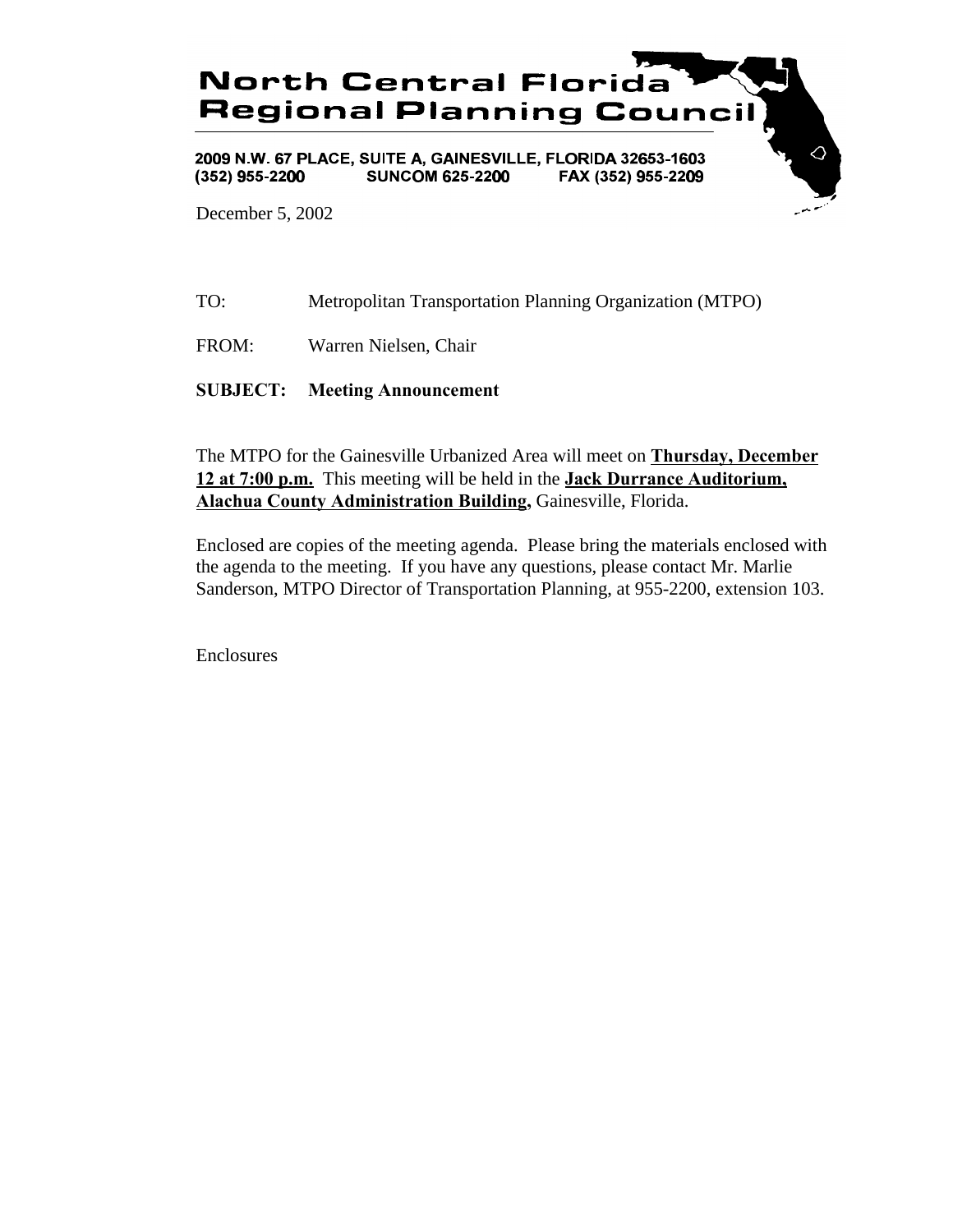

2009 N.W. 67 PLACE, SUITE A, GAINESVILLE, FLORIDA 32653-1603 **SUNCOM 625-2200** FAX (352) 955-2209  $(352)$  955-2200

**AGENDA**

# **METROPOLITAN TRANSPORTATION PLANNING ORGANIZATION FOR THE GAINESVILLE URBANIZED AREA**

**Jack Durrance Auditorium Thursday, 7:00 p.m. Alachua County Administration Building December 12, 2002 Gainesville, Florida**

△

# **STAFF RECOMMENDATION**

# **I. Approval of the Meeting Agenda APPROVE BOTH AGENDAS and Consent Agenda**

The MTPO needs to review and approve both agendas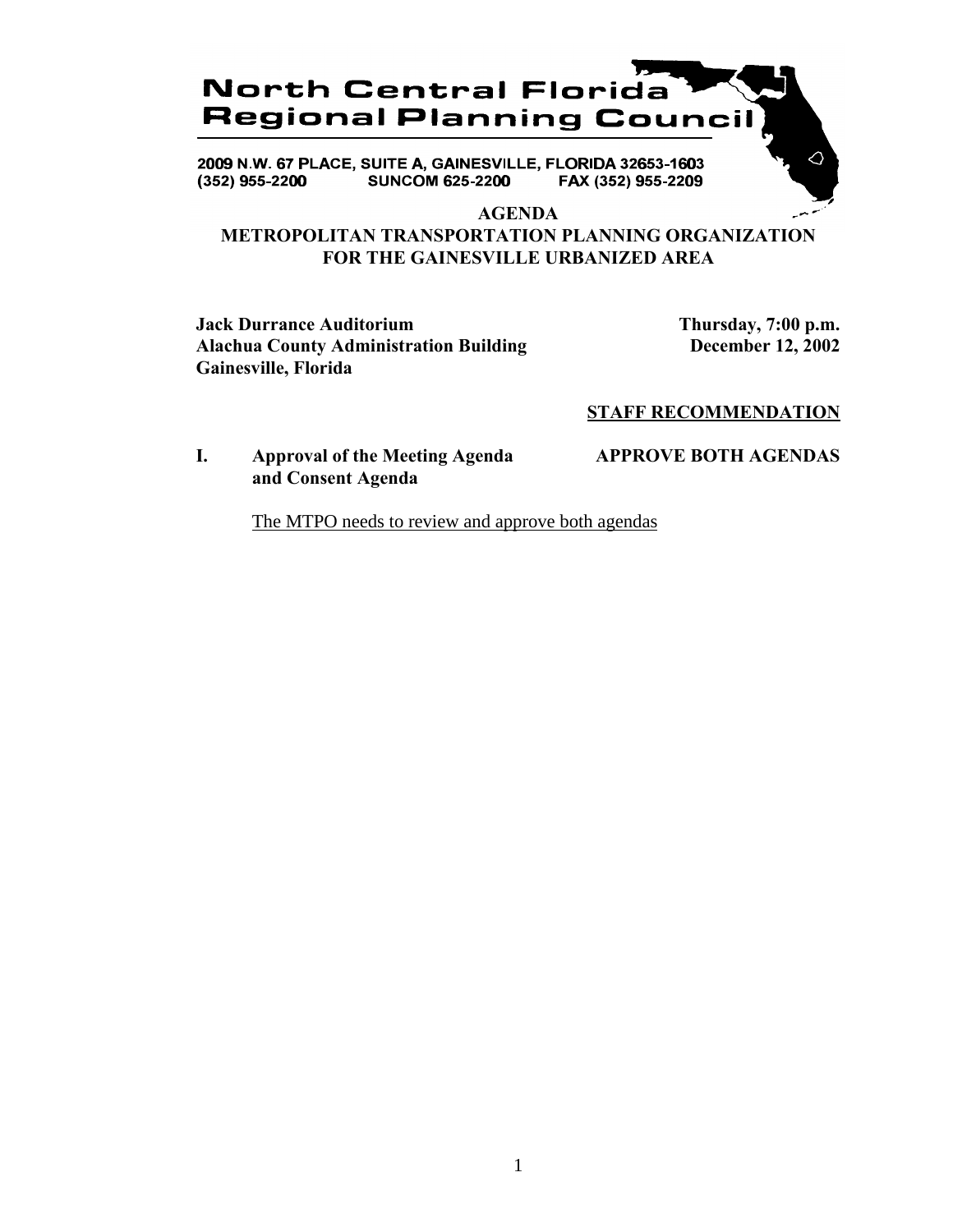

2009 N.W. 67 PLACE, SUITE A, GAINESVILLE, FLORIDA 32653-1603 **SUNCOM 625-2200**  $(352)$  955-2200 FAX (352) 955-2209

**CONSENT AGENDA METROPOLITAN TRANSPORTATION PLANNING ORGANIZATION FOR THE GAINESVILLE URBANIZED AREA**

**Jack Durrance Auditorium Thursday, 7:00 p.m. Alachua County Administration Building December 12, 2002 Gainesville, Florida**

#### **STAFF RECOMMENDATION**

#### **Page #03 CA. 1 MTPO Minutes- October 10, 2002 APPROVE MINUTES**

This set of MTPO minutes is ready for review and approval

**Page #13 CA. 2 FDOT Strategic Intermodal DISCUSS AT FEBRUARY MEETING System**

> Florida Department of Transportation (FDOT) staff can be present at the February 13 meeting to discuss these issues

# **Page #31 CA. 3 Transportation Improvement Program APPROVE AMENDMENTS Amendments**

FDOT is requesting three amendments to the MTPO's adopted Transportation Improvement Program

**Page #35 CA. 4 U.S.C. Section 5311 Non-Urbanized APPROVE RESOLUTION Area Formula Program Grant Application**

> This grant will be used to provide transportation services to the elderly, disabled and low-income persons

**Page #39 CA. 5 Transportation Disadvantaged FOR INFORMATION ONLY Program- Status Report**

The MTPO has asked for regular status reports concerning this program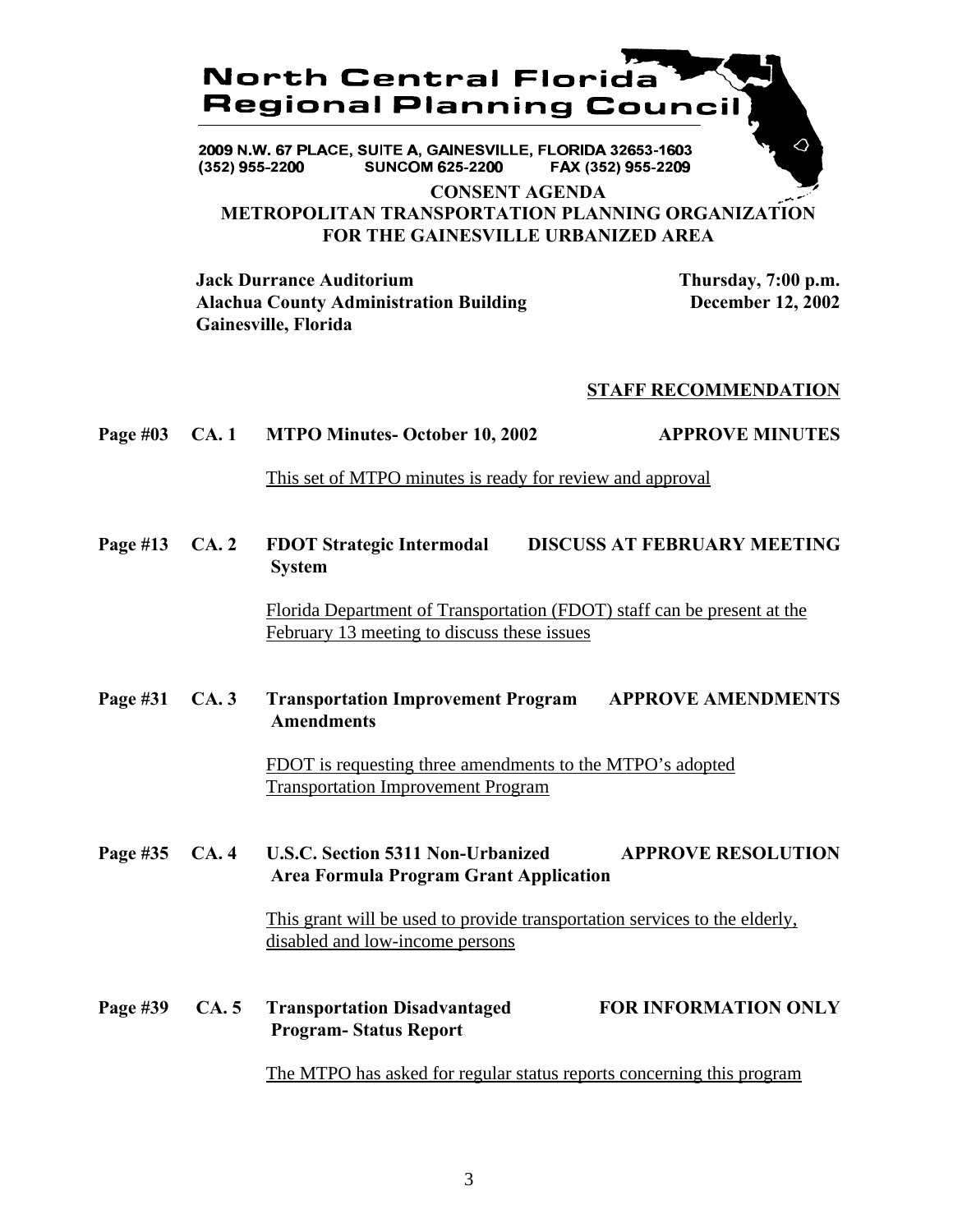**Page #45 CA. 6 Recent MTPO Correspondence FOR INFORMATION ONLY (without enclosures)**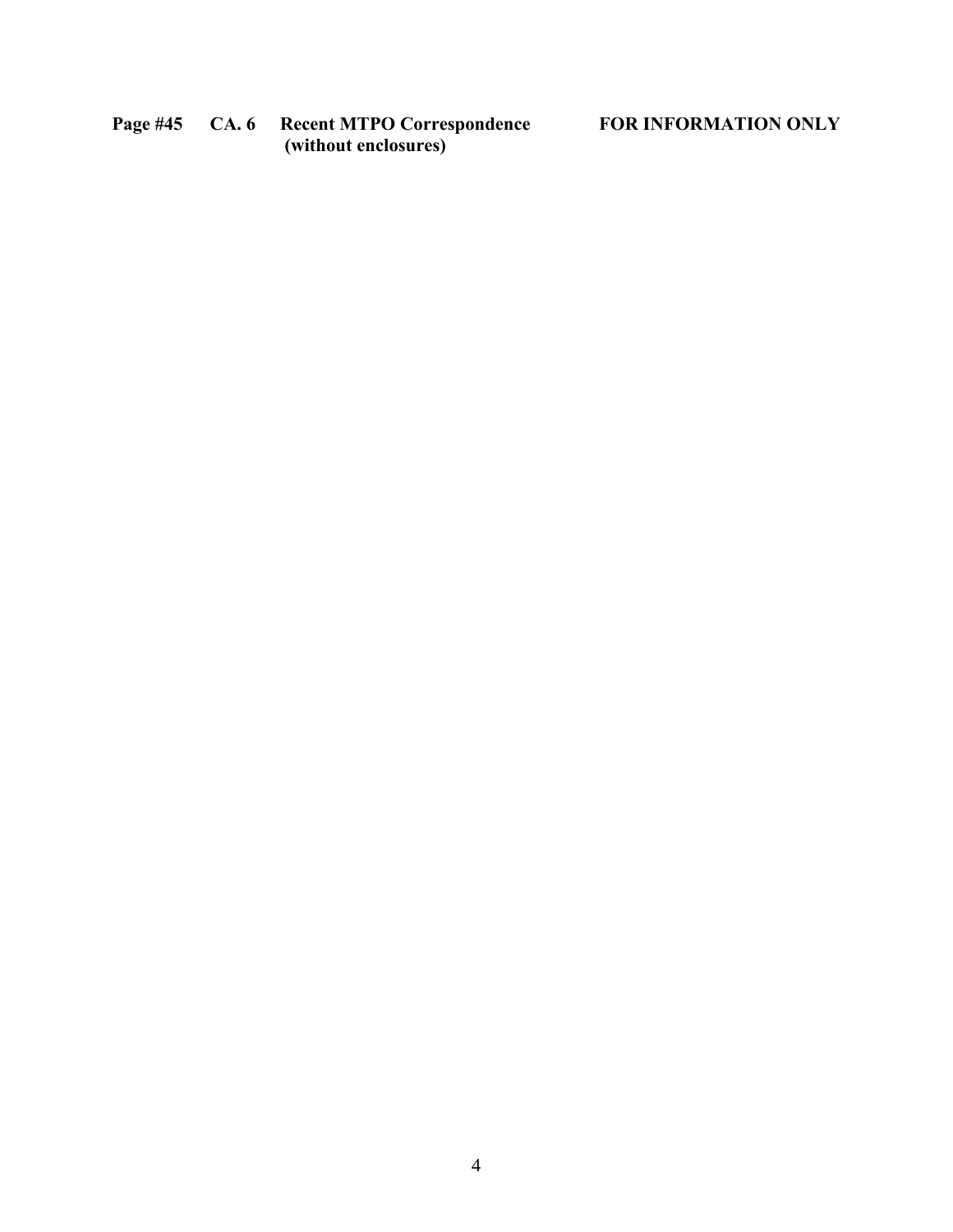

### **AGENDA METROPOLITAN TRANSPORTATION PLANNING ORGANIZATION FOR THE GAINESVILLE URBANIZED AREA**

**Jack Durrance Auditorium Thursday, 7:00 p.m. Alachua County Administration Building December 12, 2002 Gainesville, Florida**

#### **STAFF RECOMMENDATION**

| <b>Page #55</b> | <b>Citizens Advisory Committee</b> | <b>FILL VACANT POSITIONS</b> |
|-----------------|------------------------------------|------------------------------|
|                 | <b>Vacant Positions</b>            |                              |

The MTPO has six applications for seven vacant positions

**Page #81 III. Election of MTPO Officers ELECT OFFICERS**

Each year, the MTPO elects a Chair, Vice-Chair and a Secretary-Treasurer

**Page #83 IV. MTPO Audit Review Committee APPROVE STAFF RECOMMENDATION**

> Each year, the MTPO appoints the Secretary-Treasurer and one other member to this Committee

**Page #85 V. MPOAC Representatives APPOINT REPRESENTATIVES** Each year, the MTPO appoints a voting and alternate member to this statewide organization of metropolitan planning organizations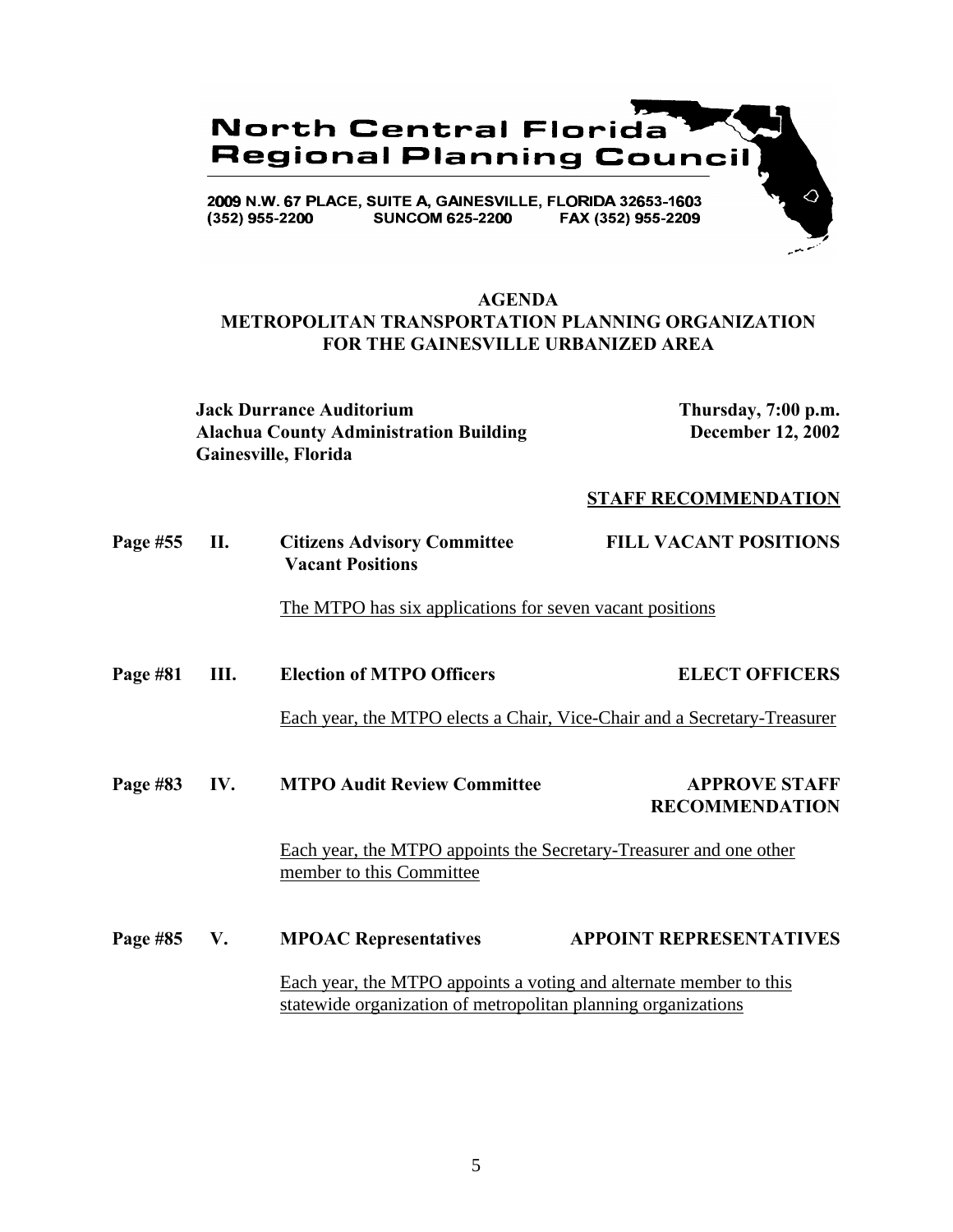| Page #89        | VI.                                                                                                          | <b>FDOT Tentative Five-Year Work</b><br>Program                                                               | <b>APPROVE STAFF</b><br><b>RECOMMENDATIONS</b>                                                                                      |  |
|-----------------|--------------------------------------------------------------------------------------------------------------|---------------------------------------------------------------------------------------------------------------|-------------------------------------------------------------------------------------------------------------------------------------|--|
|                 |                                                                                                              | Each year, the MTPO reviews FDOT's Work Program and decides if it<br>wants to request changes                 |                                                                                                                                     |  |
| Page #123 VII.  |                                                                                                              | <b>State Roads 26/26A Funding Issues</b>                                                                      | <b>NO ACTION REQUIRED</b>                                                                                                           |  |
|                 |                                                                                                              | update the MTPO concerning these issues                                                                       | FDOT, City, County and University staff have requested the opportunity to                                                           |  |
| Page #125 VIII. |                                                                                                              | <b>Butler Plaza Transportation Issues</b>                                                                     | <b>APPROVE STAFF</b><br><b>RECOMMENDATION</b>                                                                                       |  |
|                 |                                                                                                              | The Alachua County Commission has referred these issues to the MTPO                                           |                                                                                                                                     |  |
| Page #169 IX.   |                                                                                                              | <b>Plan East Gainesville Project</b>                                                                          | <b>REVIEW DRAFT REPORTS</b>                                                                                                         |  |
|                 |                                                                                                              | The Plan East Gainesville Community Profile and Draft Interim Report are<br>ready for MTPO review and comment |                                                                                                                                     |  |
| Page #179 X.    |                                                                                                              | <b>Truck Routing through Gainesville Area</b>                                                                 | <b>RECEIVE REPORT</b>                                                                                                               |  |
|                 |                                                                                                              |                                                                                                               | City staff recommend an origin/destination study of semi-tractor trailers<br>traveling on Archer Road, US 441 and University Avenue |  |
| Page #195 XI.   |                                                                                                              | <b>South Main Beautification</b>                                                                              | <b>NO ACTION REQUIRED</b>                                                                                                           |  |
|                 |                                                                                                              | this issue                                                                                                    | City staff have requested the opportunity to update the MTPO concerning                                                             |  |
| Page #205 XII.  |                                                                                                              | <b>Next MTPO Meeting</b>                                                                                      | <b>AGREE TO MEET FEBRUARY 13</b>                                                                                                    |  |
|                 | The next MTPO meeting is currently scheduled for February 13 at 1:30<br>p.m. in the Jack Durrance Auditorium |                                                                                                               |                                                                                                                                     |  |